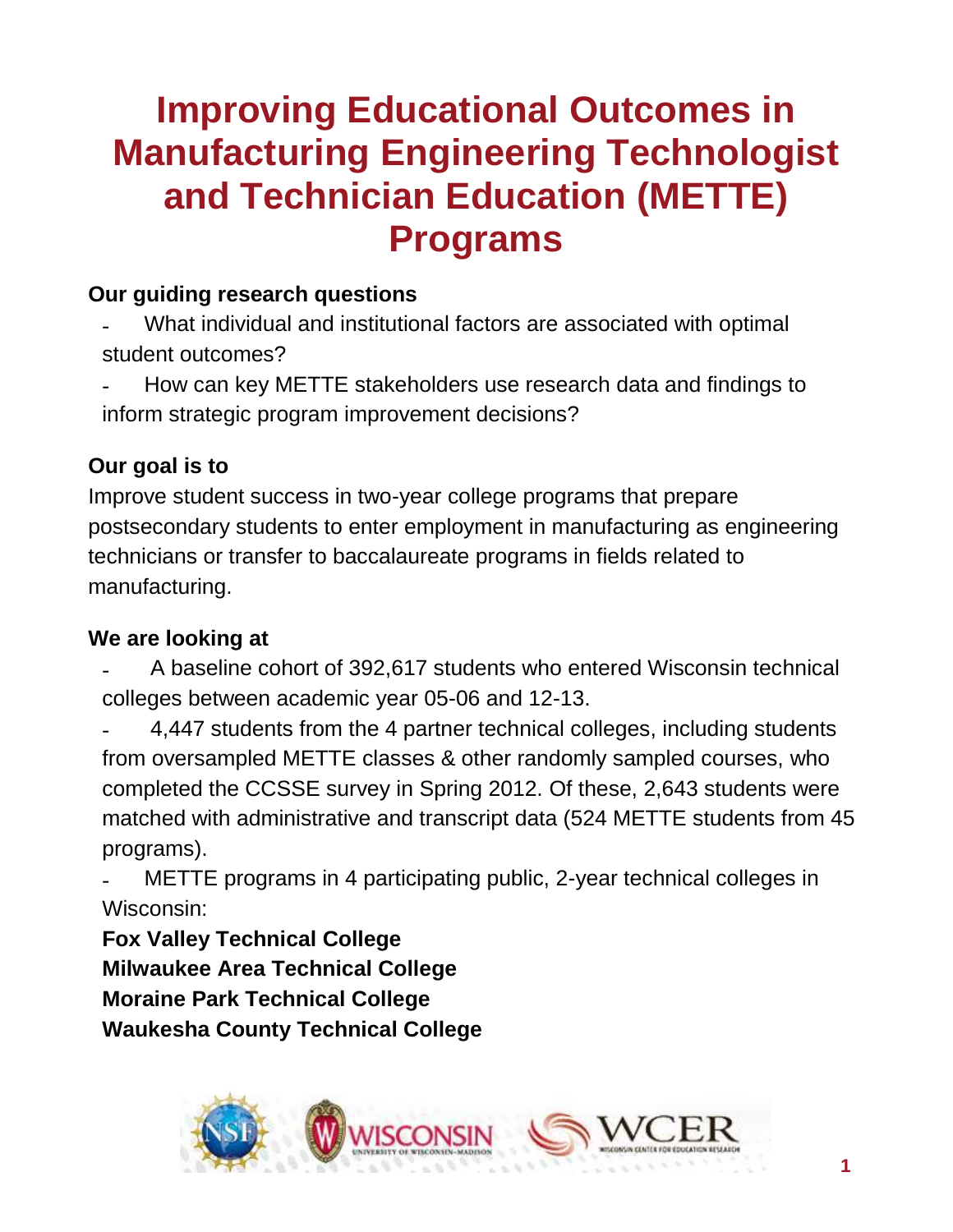### **Our model of student success**



#### **Data we use**

- I. Quantitative data (updated once a year). Our data sharing agreement with the WTCS state office provides a periodically updated data set which employs a stable surrogate student ID number. This ID number informs questions about student progress and outcomes from the following statelevel education and labor market data systems:
	- A. Client Reporting System and Graduate Follow-Up Survey from WTCS
	- B. National Student Clearinghouse
	- C. Quarterly Census of Employment and Wages from the Wisconsin Department of Workforce Development
	- D. Wisconsin Knowledge and Concepts Examination  $(10<sup>th</sup>$ -grade test scores) from the Wisconsin Department of Public Instruction's Longitudinal Data System
	- E. Community College Survey of Student Engagement (CCSSE)
	- F. Survey data collected from students involved with NIC initiatives within the METTE project.
- II. Qualitative (ongoing)
	- A. Open-ended text responses from survey data collected from students involved with NIC initiatives within the METTE project.
	- B. Transcripts from in-depth interviews and focus groups with student, METTE program faculty and other key stakeholders.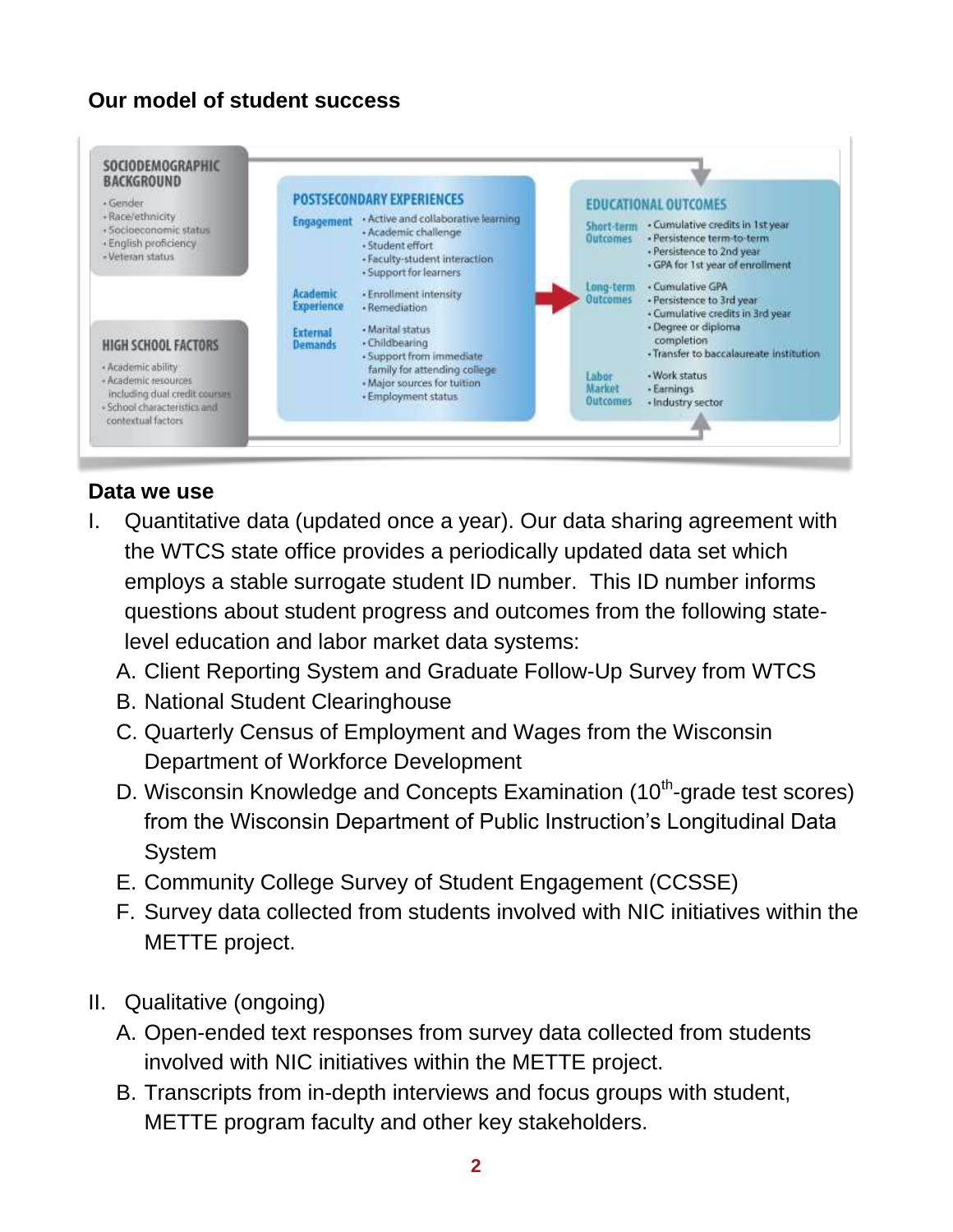**C.** Agendas and summary notes from the Local Leadership Team and Networked Improvement Community meetings in the 4 partner colleges.

## **Impact through Networked Improvement Community (NIC)**

NIC projects document effective institutional practices, and provide insights to education- and training-related policies and program improvement



#### **NIC projects**

FVTC

Using college success data to improve high school partnerships Supporting the Career Jump Start initiative to enhance career readiness

## **MATC**

Enhancing math performance with integrated and contextualized math

#### MPTC

Linking students with regional employers to increasing knowledge about regional employment opportunities and the skills needed for success in the regional labor market

Using diagnostic placement tests for enhancing student success

#### **WCTC**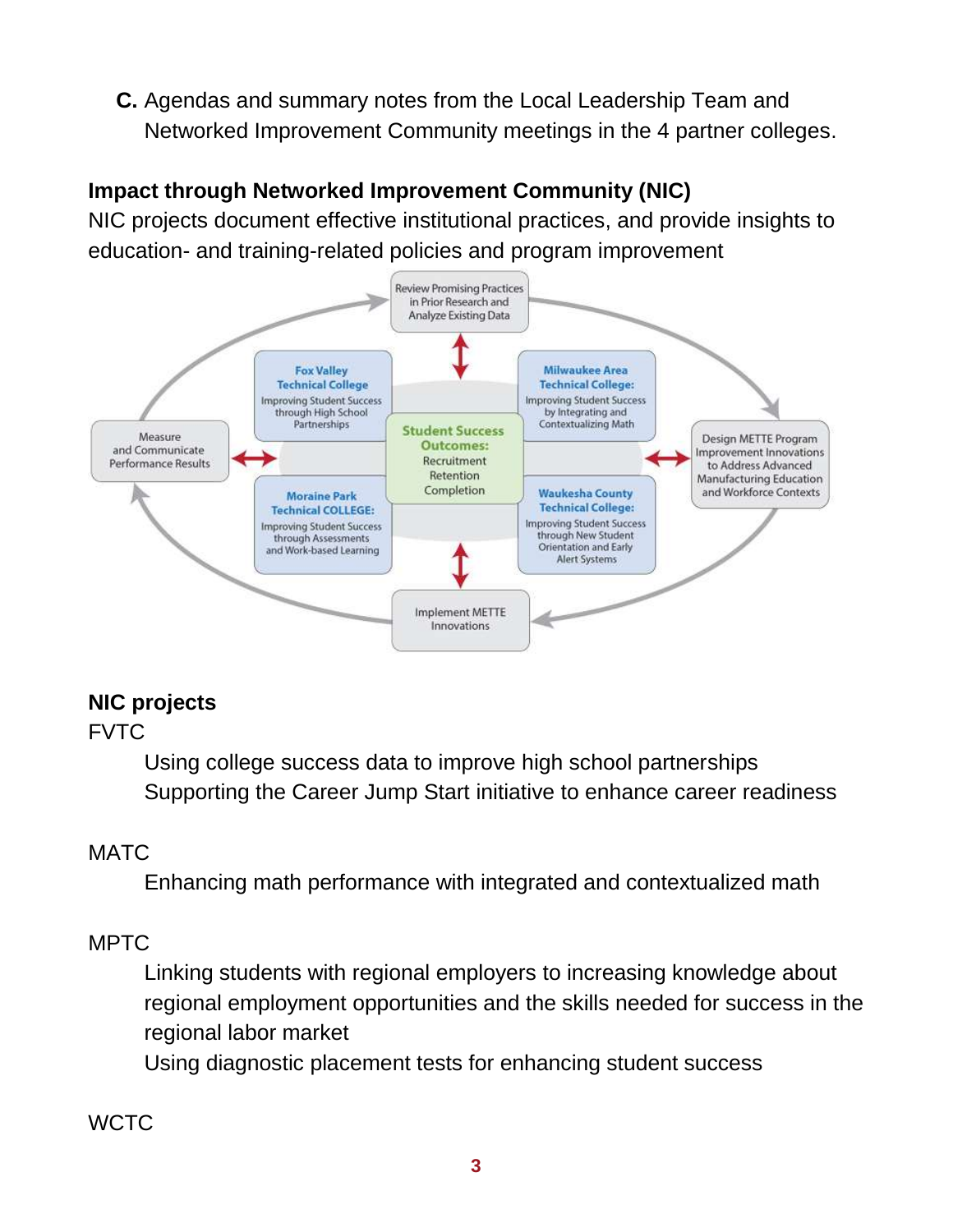Early alert and warning systems Improving student retention with new student orientation

## **Research to Date**

## **Aspiration & Enrollment in STEM Fields**

Students in Manufacturing and Other STEM Fields at Two-Year Colleges: An Exploration of Aspirations and Enrollment (Spring 2012)

From a national sample of 2002 high school graduates, we found:

- Students who described themselves as being in both the academic & occupational tracks in high school were more likely to enroll in manufacturing programs instead of other STEM fields.
- Having at least one advanced placement (AP) math credit in high school was associated with 70.3% (girls) or 25.8% (boys) more likely to aspire to manufacturing fields, and 44.2% (girls) and 7.6% (boys) more likely to actually enroll in manufacturing fields at two-year colleges.

Download the full report at: http://goo.gl/eVWK8C

#### **Student Learning in Technical Colleges**

What drives the relationship Between Interaction and Academic Achievement? An Analysis of Students in Manufacturing Programs at Two-Year Technical Colleges (AERA, April, 2014)

From the transcript data and CCSSE results from the 4 partner technical colleges, we found:

- Students engage in 3 types of interactions based on the motives:
	- Interaction as a response to curricular demands,
	- Interaction for broader educational purposes, and
	- **Interaction for enriching diverse educational experiences**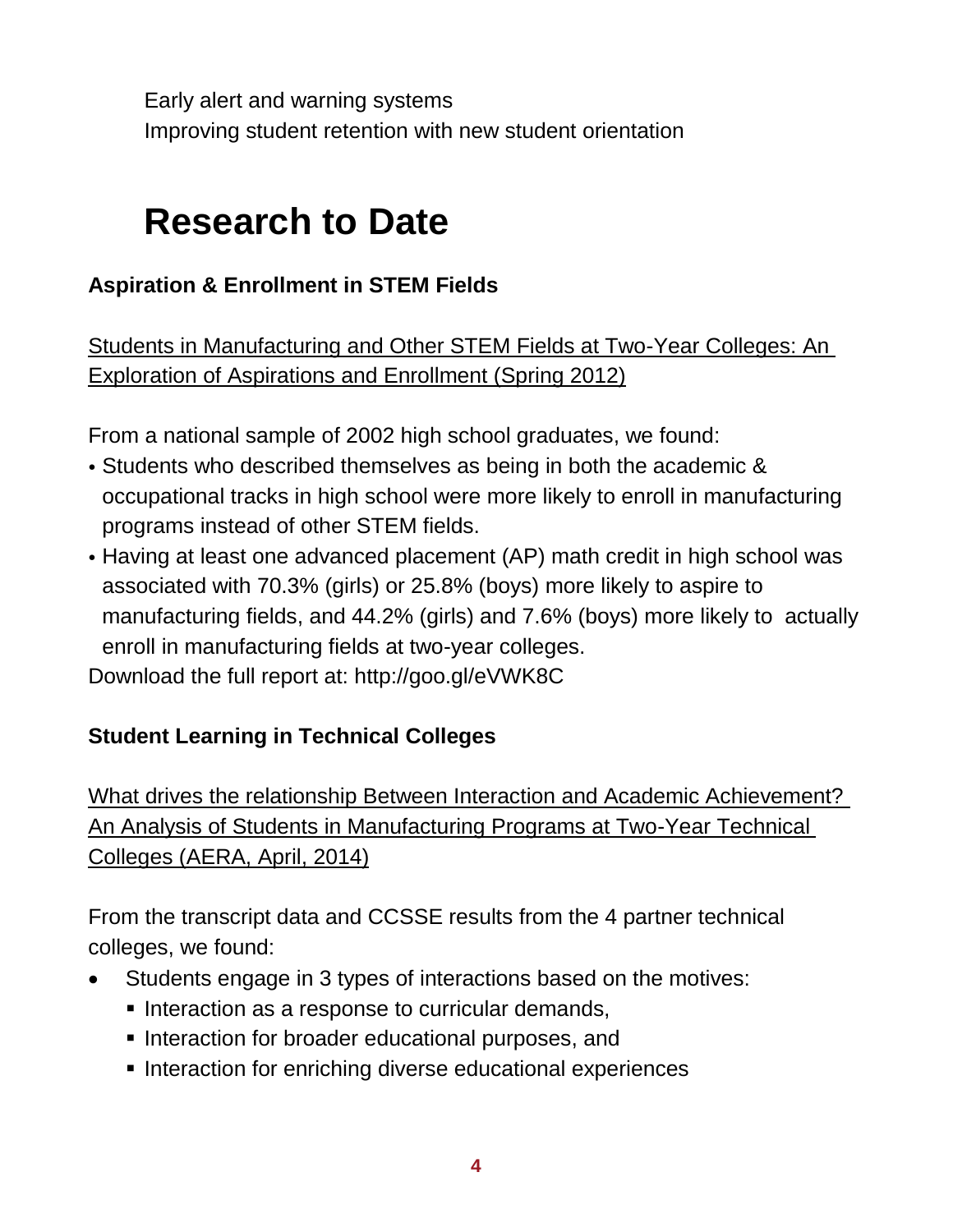- Engaging in interaction for broader educational purposes was positively associated with cumulative GPA, but interaction as a response to curricular demands had a negative relationship with cumulative GPA.
- Engagement in diversity-related interaction moderated the relationship between college under-preparedness and retention/graduation.

Turning Remedial Math Classes into "Homeroom": Contextualization in Remedial Math Offerings and its Influence on Student Learning, Motivation, and College Success (ASHE, November, 2014)

Utilizing a multistage mixed methods design that integrates classroom observations, survey data collection, and qualitative interviews with students and instructors, our findings reveal that:

- Remedial math instruction, contextualized by connecting math concepts with examples and situations to which students could relate outside of the classroom, seemed to promote students' motivational beliefs about their math abilities and future college success;
- Contextualization serves as a game changer for the students in the study. They indicate that math no longer becomes a barrier to later coursework and many of them indeed move on to college-level enrollment in subsequent terms.
- Comparing findings across different models of contextualization (e.g., integrated vs. companion) and based on instructor interviews, results show that contextualized instruction does not have to be prescriptive. Instructors do not have to completely reinvent the wheel when incorporating contextualization into a course; they achieve contextualization through reframing the ways in which they deliver the content to their students to enhance the relevance and applicability of the material.

#### **Student Success in Technical Colleges**

#### Identifying Indicators of Attrition for Two-Year College Students (August, 2014)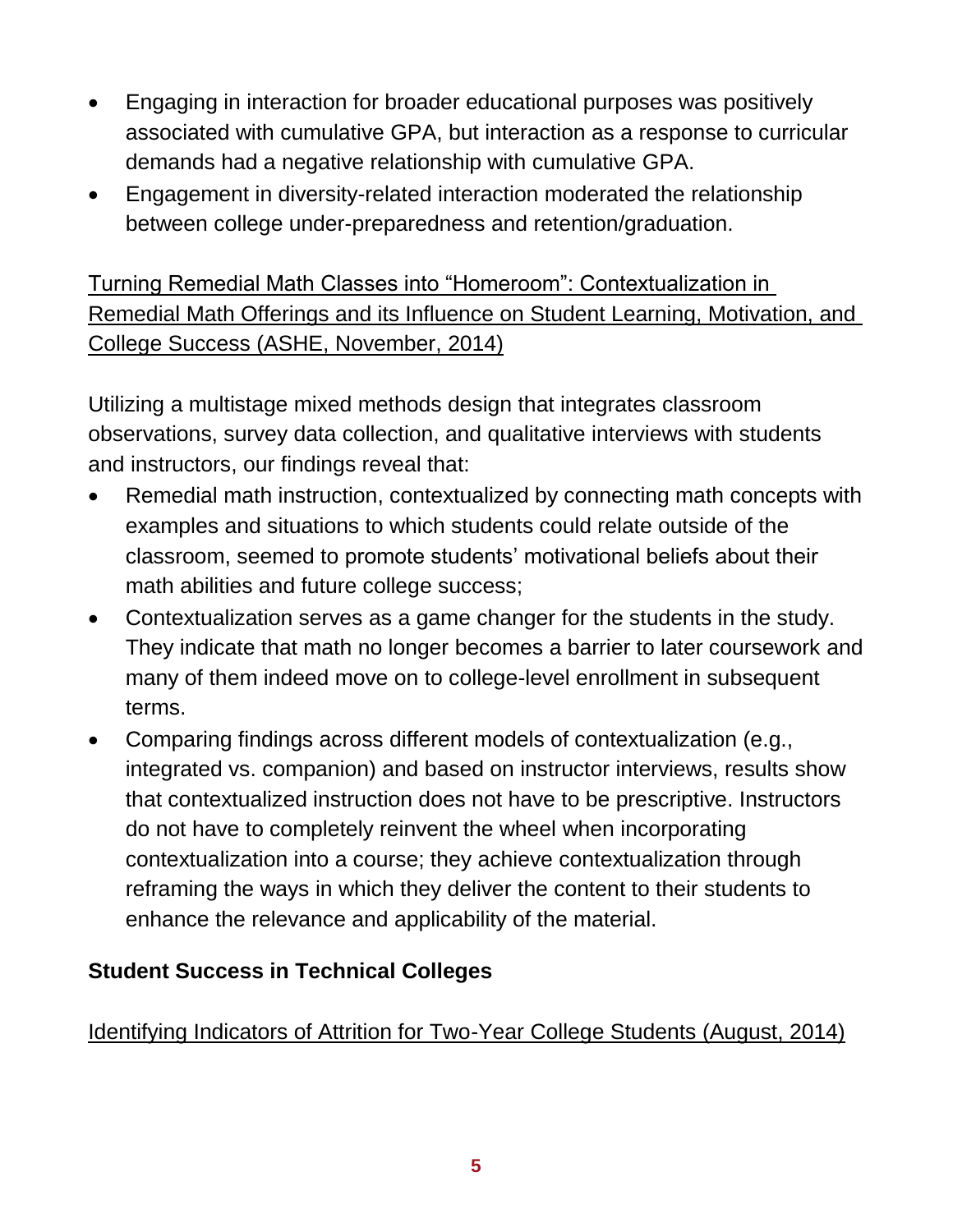Using data from a cohort of first-time students enrolled in 16 public two-year colleges, this study examines patterns of and influences in student attrition in manufacturing technology and related STEM education programs. The study:

- Provides college administrators with a simple technique to identify indicators of students at risk of leaving prior to program completion based on Bayesian methods.
- Derives indicators of at-risk behavior based on patterns of enrollment behavior, academic achievement, and course-taking behavior that differentiate those who leave in their first year of studies from those who graduate or persist to the second year.

Using the information provided by these empirically-derived indicators, college staff can design and develop effective interventions such as academic alert systems, intrusive advising, and modifications to registration procedures and other practices.

Download the research brief at

http://mette.wceruw.org/documents/Identifying%20Indicators%20of%20Attrition %20Abstract.pdf

A Cohort Analysis of Student Attrition in Manufacturing and Engineering Technologist and Technician Education Programs (January, 2014)

Using data from a cohort of 3,273 first-time students enrolled in 116 METTE programs in 16 public two-year colleges in 2010, this study found that:

- Differences in student demographics, prior educational attainment, and economic background were less useful in predicting persistence from the first year to the second than were differences in enrollment behavior, academic achievement, and course-taking behavior.
- Leavers in or following the first year of enrollment were those who failed to: enroll in postsecondary courses in multiple terms in the first year, maintain satisfactory academic progress, complete required coursework, accumulate more than six program-related credits, and pass a postsecondary math course.

These measures could be incorporated in learning support networks, early warning systems, and safety nets – all of which have been demonstrated to assist students in avoiding premature departure.

Download the powerpoint at:

http://mette.wceruw.org/documents/Cohort%20analysis%20of%20Student%20A ttrition%2012%20Mar%202014.pdf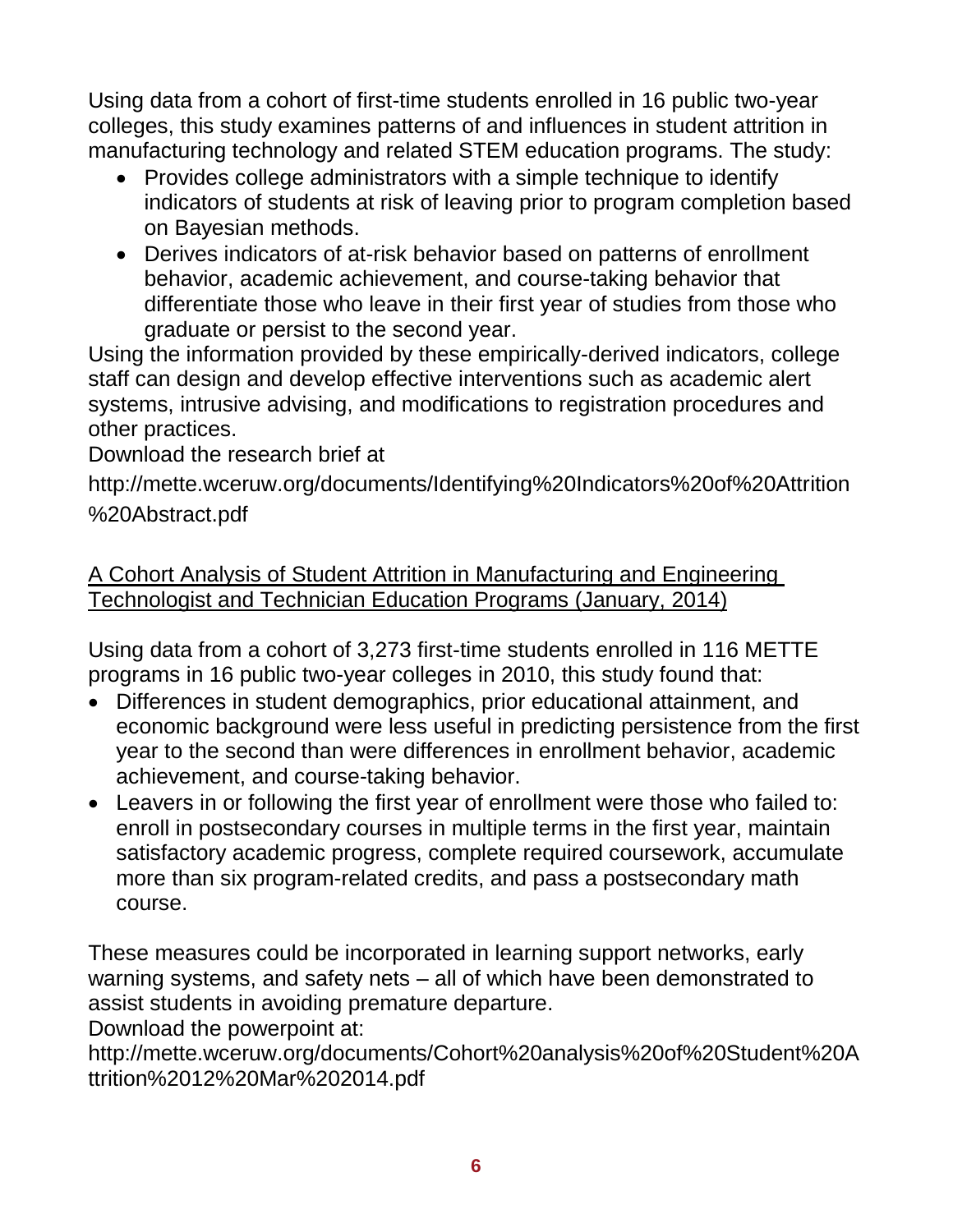## Jobbing Out: A Preliminary Analysis of Student Attrition in METTE Programs in Wisconsin (September, 2013)

From a 3-year sample of METTE students at one technical college:

- Leavers (i.e., students who left technical college without completing a degree or diploma) were about half as likely to pass two-thirds of their Fall semester courses as were persisters, and even less likely to pass two- thirds of their Spring semester courses.
- Leavers are more likely than year-to-year persisters to avoid taking required math courses and to have failed at least one math course than are those who persist to the next year. They are also more likely to avoid completing all their general education requirements.

Download the research brief at: http://goo.gl/UwdpID

The Link Between Dual Enrollment and Success of Two-Year Technical College Students: The Mediating Role of Academic Momentum (AERA, April, 2013; forthcoming in *Community College Review*)

For recent high school grads who attended the Wisconsin technical colleges in the 09-10 academic year, we found that:

- Dual enrollment was positively associated with fourth-term retention or completion.
- We found that all academic momentum variables were significantly associated with fourth-term retention or completion, specifically:
	- o Summer enrollment emerged as the strongest predictor of retention and completion: Students who took summer courses were 13% more likely to be retained at the fourth term or have achieved a credential by then.
	- $\circ$  In addition, students with 1-point higher above the mean in their firstterm GPA were 7% more likely to be retained or have completed than students with average first-term GPAs.
	- o Students who enrolled in two-year college immediately after high school were 1% more likely to be retained or have graduated by the fourth term than those who delayed postsecondary entry for one or two years.
	- o Finally, as the number of attempted credits increased by one credit, there was a 3% increase in the probability of student retention or completion by the fourth-term.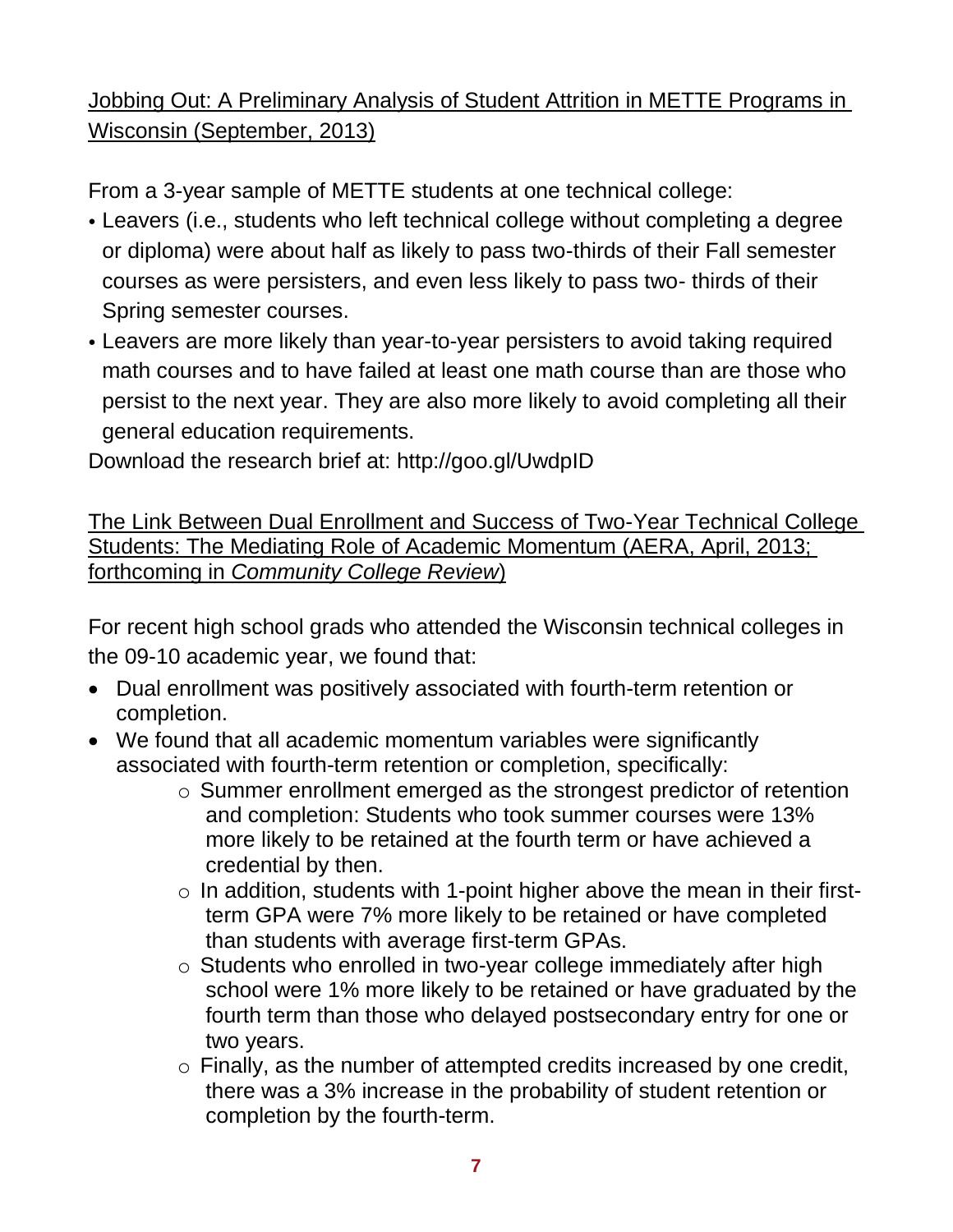All academic momentum indicators mediated the relationship between dual enrollment and fourth-term retention or completion. That is, the total effect of dual enrollment participation was fully carried by the four academic momentum variables.

Completing Dual Credit, College Engagement, and Labor Market Outcomes: The Factors That Predict Success (September, 2014)

Data from 2,295 recent high school grads entering a technical college revealed that:

- Accumulating more dual credits–specifically introductory college courses taught be high school instructors–is associated with better academic outcomes: more likely to have above average course completion, 2nd year persistence, on-time graduation, and higher employment and earnings rates at age 22.
- Dual credit particularly benefits ethnic minority and limited English proficiency students.

Economic Returns to Sub-Baccalaureate Technical Education: Labor Market Outcomes for Manufacturing Program Students in Two-Year Technical Colleges (July, 2014)

In the context of a WTCS leader's dissertation study at UW-Madison, METTE data were used to explore how the types of credential earned are related to employment outcomes four years after graduation or departure. Key findings included:

- Students who completed a higher credential (associate degrees vs. technical diplomas) were at an advantage in both earnings and rates of employment.
- Other factors being equal, more technical and general education credits were in fact negatively related to earnings.

#### **Post-Two Year College Aspirations**